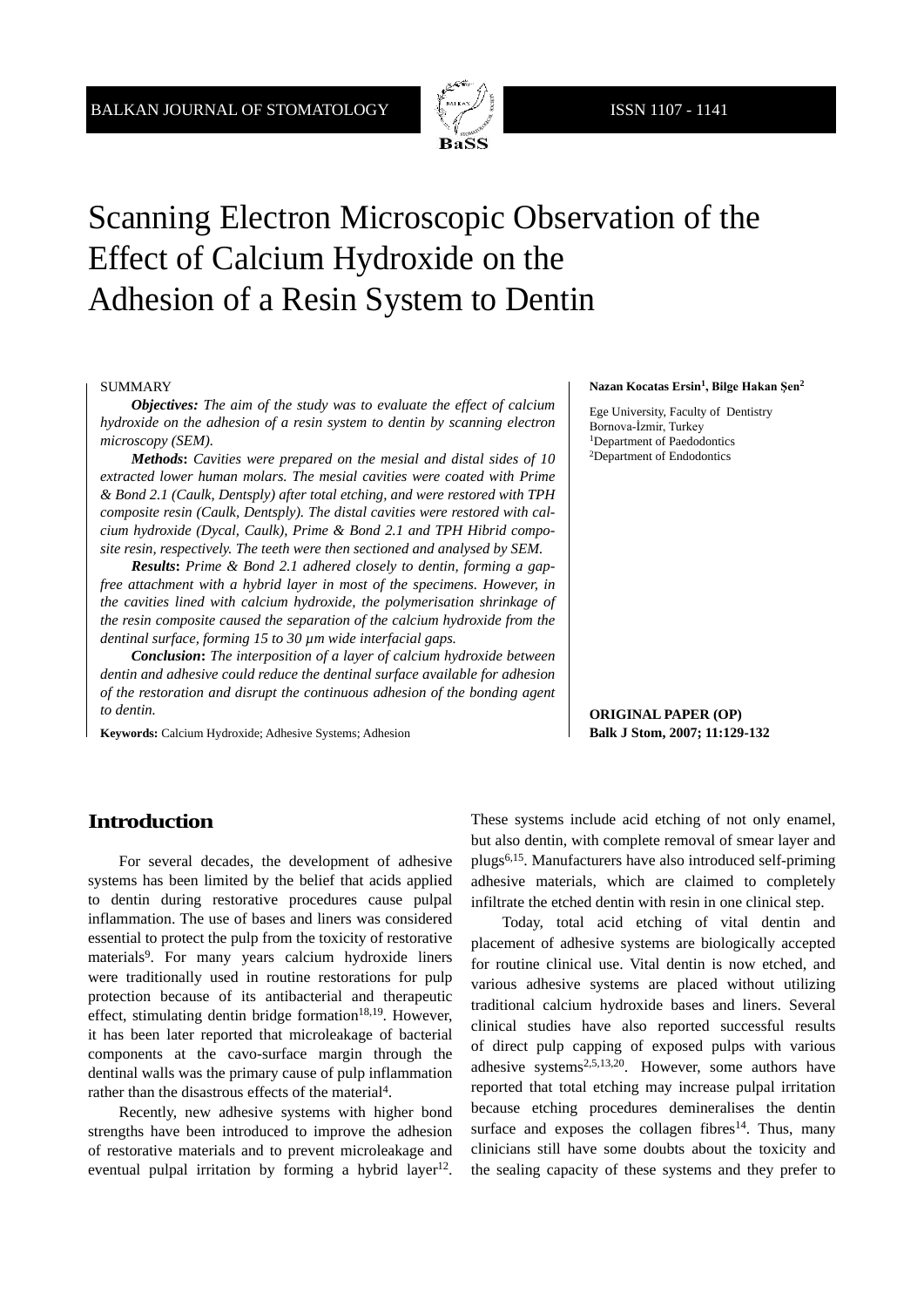protect the pulp with intermediate materials, particularly with calcium hydroxide preparations.

 The **aim** of this study was to evaluate the effect of a calcium hydroxide liner on the adhesion of resin system to dentin by scanning electron microscopy (SEM).

#### **Material and Methods**

10 non-carious, extracted human lower third molars were used in the present study. After the extraction, the teeth were placed in 4% thymol solution for 1 week, and then left in bi-distilled water until ready to use.

Cavities  $(2 \times 2 \times 2 \text{ mm})$  were prepared on the mesial and distal sides of the teeth at cementoenamel junctions with an inverted-cone diamond bur, using copious amounts of water spray. Mesial cavities of the teeth were acid etched with 36% phosphoric acid for 20 seconds, then rinsed off and gently dried. The cavities were coated with Prime & Bond 2.1 (Caulk, Dentsply, USA) and allowed to flow for 30 seconds. Then, they were thoroughly air dried for 5 seconds to maintain a uniform layer, and lightcured for 10 seconds. The cavities were filled with TPH composite resin (Caulk, Dentsply, USA) and cured for 40 seconds. The restorations were immediately refined using Soft-Lex disks (3M, St. Paul, Minnesota). The distal cavities of the same teeth were restored with a thin layer of self-hardening calcium hydroxide (Dycal, Caulk, Dentsply, USA) Prime & Bond 2.1 and TPH composite resin, respectively, as described above.

The teeth were embedded in a self curing epoxy resin and sectioned into 4 equal parts mesio-distally and buccolingually along the longitudinal axis passing through the centre of the restorations with a #314 bur. Section surfaces were ground flat with wet silicon carbide paper, in decreasing grits (240, 400, and 600). Then, they were cleaned with 37% phosphoric acid for 10 seconds and 2.5% NaOCl for 30 seconds, respectively, to remove the smear layer and visualize resin tags and hybrid layer. After rinsing with distilled water for 60 seconds and drying, they were mounted on metallic stubs. Ethyl alcohol was not used for dehydration to eliminate the risk of debonding of Prime & Bond 2.1. Specimens were dehydrated in a desiccator containing phosphorus pentoxide for 1 week and then coated with gold (Polaron SC 502, Fisons). They were observed with a scanning electron microscope (Jeol, JSM-5200) and images were taken from the representative areas.

## **Results**

The adhesion of Prime & Bond 2.1 to dentin, resin composite and enamel was excellent in all specimens, with a hybrid layer of 5 µm in thickness. The residual dentin surface appeared as a clean and homogenous surface with several collagen fibrils forming the scaffold of the dentin surface (Figs. 1 and 2). Adhesion of the bonding agent to cavity floor was superior in comparison with cavity corners and walls (adhesive pool). It was observed that the thickness of the adhesive at the cavity corners and on the walls was not uniform, 0-60  $\mu$ m and 0-15  $\mu$ m, respectively (Fig. 3). In 2 specimens, debonding of the adhesive along the dentinal surface was approximately 10-15 µm while the other specimens were gap-free (Fig. 4).



*Figure 1. A) Excellent adhesion of the composite-resin-adhesive complex (C) to the dentin (D) with a hybrid layer (H) forming resin tags (RT); B) The dentin appeared to be crossed by resin tags (RT) penetrating the tubules*



*Figure 2. Excellent adhesion (→) of the composite-resin-adhesive complex (C) to the enamel (E)*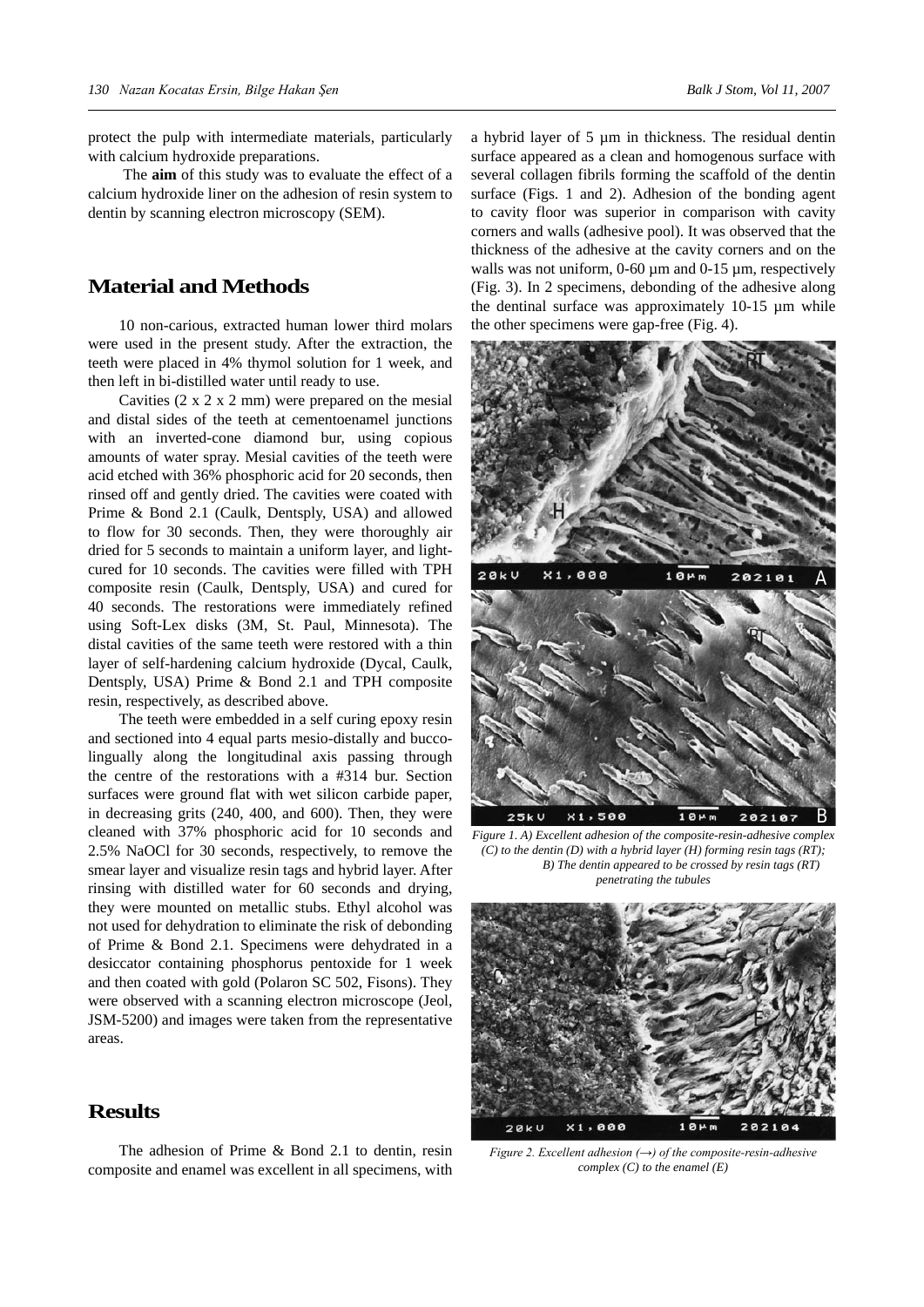

*Figure 3. The different thickness of the bonding agent (BA) at the cavity corners and on the walls penetrating the dentin (D)*



*Figure 4. Gap (→) with a 10-20 µm of thickness appearing between dentin (D) and the composite (C)*



*Figure 5. The calcium hydroxide (CH) forming a gap between dentin (D) and composite (C)*

In all cavities lined with calcium hydroxide, polymerisation shrinkage of the resin composite caused detachment of the calcium hydroxide from the dentinal surface. The thickness of calcium hydroxide was 150-300 µm and had a granular structure. In addition, the thickness of the gaps

was 15-30  $\mu$ m and patent dentin tubules were observed (Fig. 5). The relationship between the resin composite and the dentinal surface in the outermost areas where calcium hydroxide was not applied were also examined. Excellent adhesion of the composite resin-adhesive complex to the dentin, mediated by a hybrid layer was evident.

#### **Discussion**

Good marginal adaptation of restorative materials is very important and the reason of pulpal irritation after the placement of a dentin-bonding agent is due to separation or debonding of the resin from dentin, followed by the passage of bacteria and their toxins to the pulp tissue<sup>7,16</sup>.

In the present study, it was demonstrated that the polymerisation shrinkage of the resin composite caused detachment of the calcium hydroxide, leading to the formation of an interfacial gap between calcium hydroxide and dentin in all of the specimens treated with calcium hydroxide. According to Brannström et  $al^3$ , such a microfissure would be quickly colonized by pulpal fluids, and because of inward and outward fluid movement, most of the calcium hydroxide paste would disappear with time. It was also reported that calcium hydroxide did not constitute an adequate long-term protection in the presence of a marginal defect because it did not present an obstacle to the passage of bacteria or their metabolic products to the  $pulp<sup>1</sup>$ . In addition, it occupied some of the area that could have been used for dentinal bonding. Therefore, it could be suggested that the application of calcium hydroxide underneath resin composite restorations sometimes may be harmful if it leads to the passage of bacteria and their products. This result was in agreement with other studies, which reported that calcium hydroxide placed under resin composite with a bonding agent tended to be pulled away from the cavity surface, leaving a gap between the lining and the dentin $8,10,17$ . Furthermore, Reinhardt and Chalkey17 found that calcium hydroxide did not adhere to the smear layer or to the dentinal tubule complex.

 In contrast, in the zones in which the adhesive had been applied in direct contact with the dentin, a well-developed resin-impregnated zone (hybrid layer), ranging from 4 to 6 µm in depth and covered by an uniform adhesive layer (approximately  $30 \mu m$ ), was generally observed in the present study. Thus, a chemical and micromechanical bond was obtained, based on both the penetration of resin tags inside the tubules and the impregnation of the collagen fibres by the adhesive monomer. Nakabayashi et  $al<sup>11</sup>$  indicated that this demineralised dentin-resin inter-diffusion zone was acid resistant and had the double function of binding the restoration to the dentin and rendering it caries resistant. It has been also suggested that the hybrid layer provides with a coefficient of elasticity that contributes